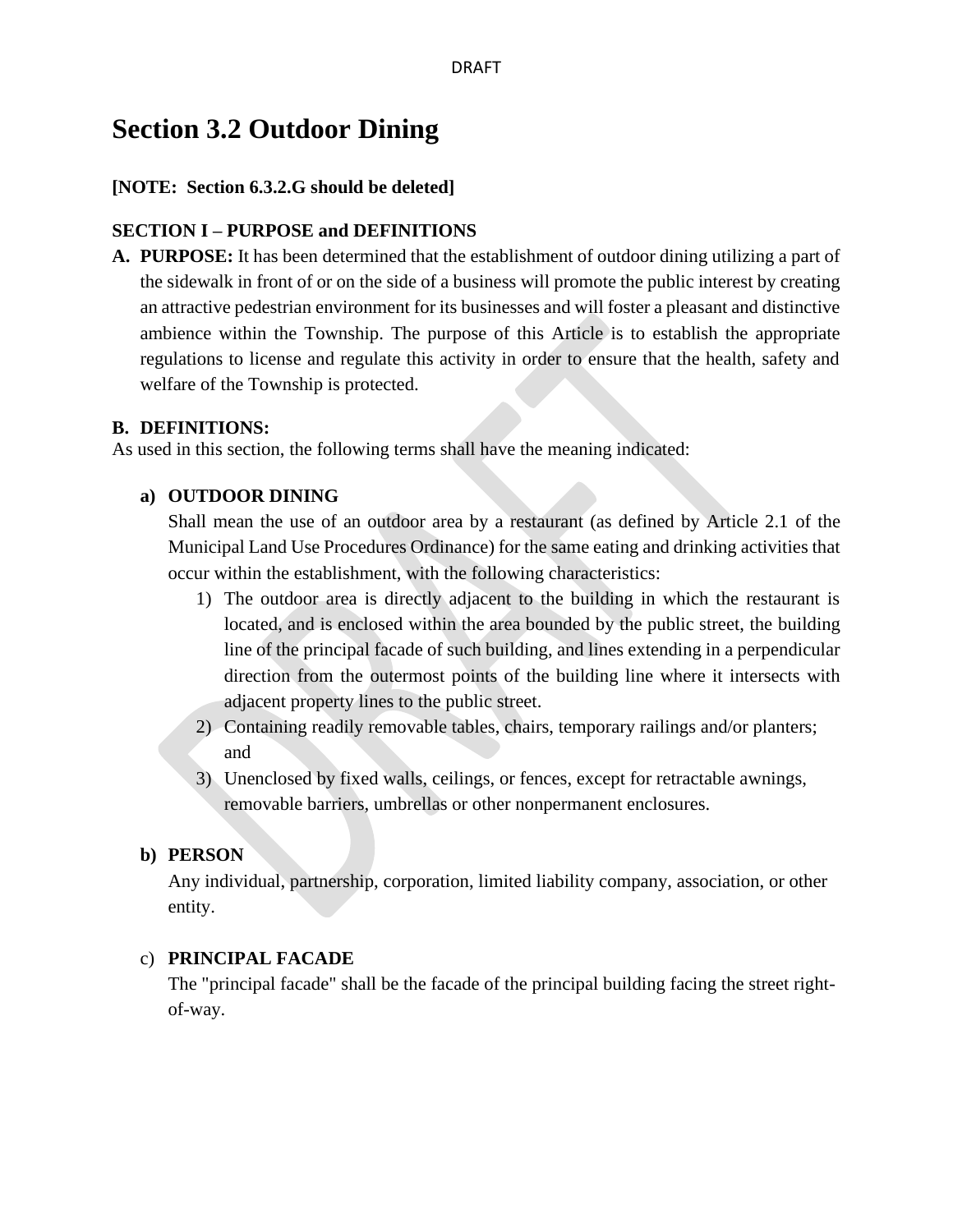# **SECTION II – APPLICABILITY**

Outdoor dining shall be permitted in the DD, HB-2, and HB-3 zones as a permitted accessory use that is customarily incidental to a permitted restaurant or similar establishment where food and drink are prepared, served, and consumed, primarily within the principal building. All outdoor dining must also conform with the specific rules and standards set forth in Section VI of this Article.

# **SECTION III -- LICENSE AND ENFORCEMENT**

# **A. LICENSE REQUIREMENTS**

No person shall operate outdoor dining within the Township of Berkeley Heights without first obtaining an outdoor dining license from the Township Board of Health and satisfying all of the requirements of this chapter. Licenses shall be issued in accordance with the following:

- a) The Township of Berkeley Heights shall issue such license upon the adherence to all conditions set forth in this chapter and all applicable Township and State laws and regulations.
- b) The license shall not be transferable; a new license shall be required in the case of a change in ownership or restaurant tenant.
- c) All outdoor dining licenses shall be issued for 9 months commencing March 1 and ending November 30<sup>th</sup> of each calendar year. Licenses must be renewed each calendar year.
- d) All new applications and renewal applications must be received by the Zoning Officer no later than January 31 of the calendar year in which the licensee intends to operate outdoor dining. Any renewal applications submitted after January 31 shall be subject to a late fee as established in Subsection B below.
- e) The Township reserves the right to revoke, or modify the conditions of, any outdoor dining license issued under this Ordinance to address any compliance, safety, or health issues, or in order to ensure consistency with any other applicable county, state, or federal laws, directives, or guidance.

# **B. LICENSE FEES**

- a) Annual operation fee. An application for an initial outdoor dining license or a renewal license shall be accompanied by an annual operation fee in the amount of \$150 for outdoor dining seating 12 or fewer patrons and an annual operation fee in the amount of \$250 for outdoor dining seating over 12 patrons.
- b) Waiver. For the first year following the passage of this chapter, the fee shall be waived for any applicant who provides proof that he/she has purchased outdoor dining partitions at a reasonable cost to comply with this chapter.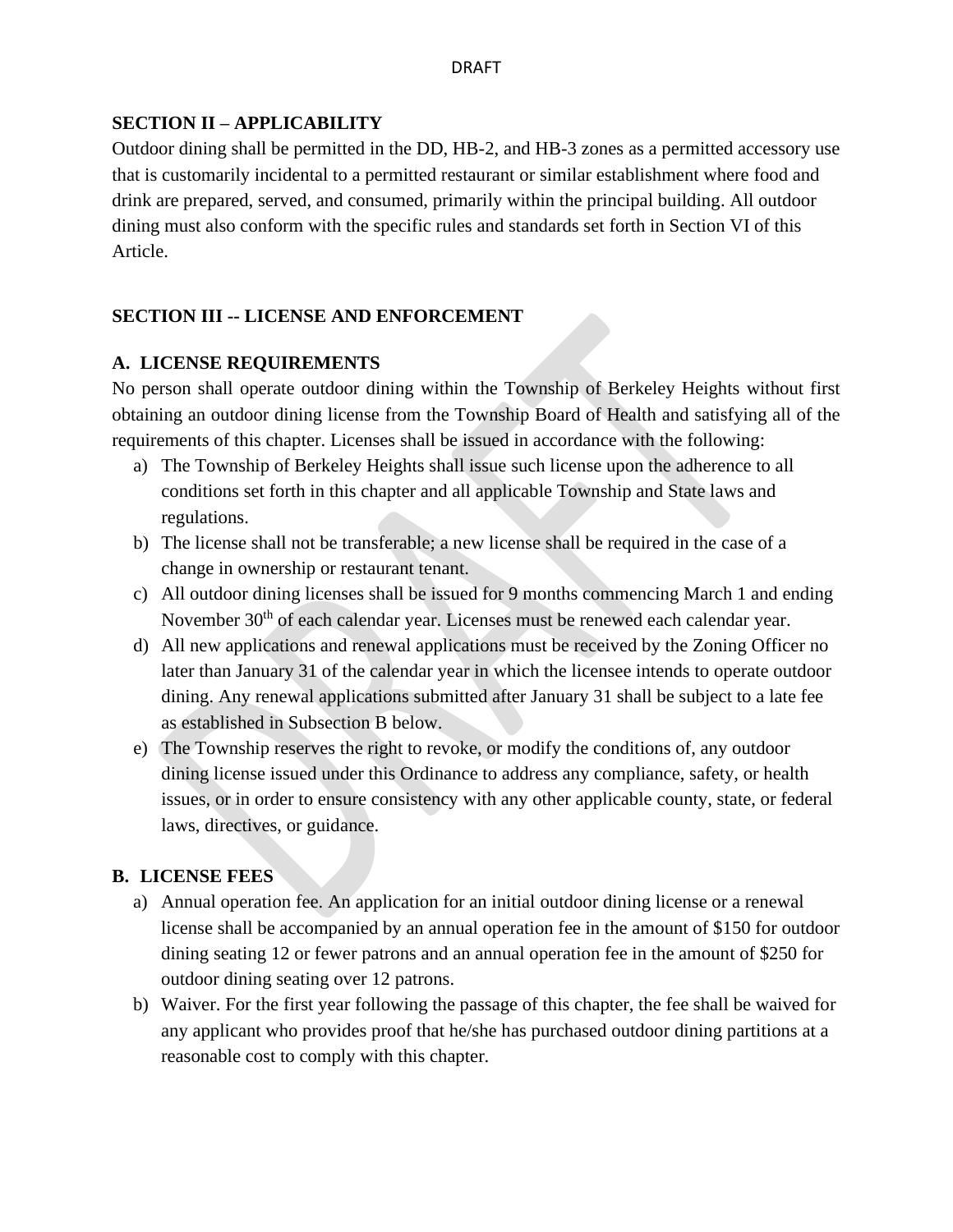c) Late fee. A late fee of \$50 will be assessed for renewal applications received after January 31, and \$100 for those received after February 28. All fees will be prorated and are nonrefundable.

### **C. TEMPORARY SUSPENSIONS**

- a) Notwithstanding anything to the contrary contained in this Ordinance or any other laws and ordinances of the Township of Berkeley Heights, the Township may temporarily suspend an outdoor dining license in the event of emergency, if access to the sidewalk is needed in connection with public work to be performed in the area, or for other reasons or purposes including, but not limited to, the facilitation of Town-sponsored events.
- b) In the case of snow or other inclement weather that has the potential to create dangerous or hazardous conditions, all outdoor dining equipment must be removed immediately from the sidewalk.

## **D. ENFORCEMENT; REVOCATION OF LICENSE.**

Enforcement of the requirements and specifications for outdoor dining shall be the responsibility of the Police Department, Fire Official, Health Officer, Zoning Officer and/or Code Enforcement Officer.

- a) Upon a determination by an enforcement entity (as listed above) that a licensee has violated one or more of such provisions, the entity shall give written notice to the licensee to correct such violation within 24 hours of the receipt of such notice by the licensee.
- b) In the event that the licensee fails or refuses to correct such violation within such period, the licensee's outdoor dining license shall thereupon, and automatically, be revoked.
- c) Upon the revocation of such license, the licensee, upon written request, shall be entitled to a hearing before the Township Council of Berkeley Heights within 45 days of the date of its request.

## **SECTION IV – SUBMISSION OF APPLICATIONS**

Any restaurant wishing to establish and utilize an outdoor dining area pursuant to this Ordinance must submit an application to the Berkeley Heights Zoning Officer, either via the Township website, mail, or hand delivery to Township offices. The application shall be on prescribed forms and shall be filled out completely and submitted with the following attachments and exhibits:

- a) A scaled drawing of the proposed outdoor dining area, not necessarily by a licensed professional), including the following details:
	- 1) The location of all temporary structures, equipment, and apparatus to be used in connection with the operation of outdoor dining, including but not limited to tables, chairs, signs, planters, awnings, lighting and electrical outlets, heating devices, partitions, and other enclosures.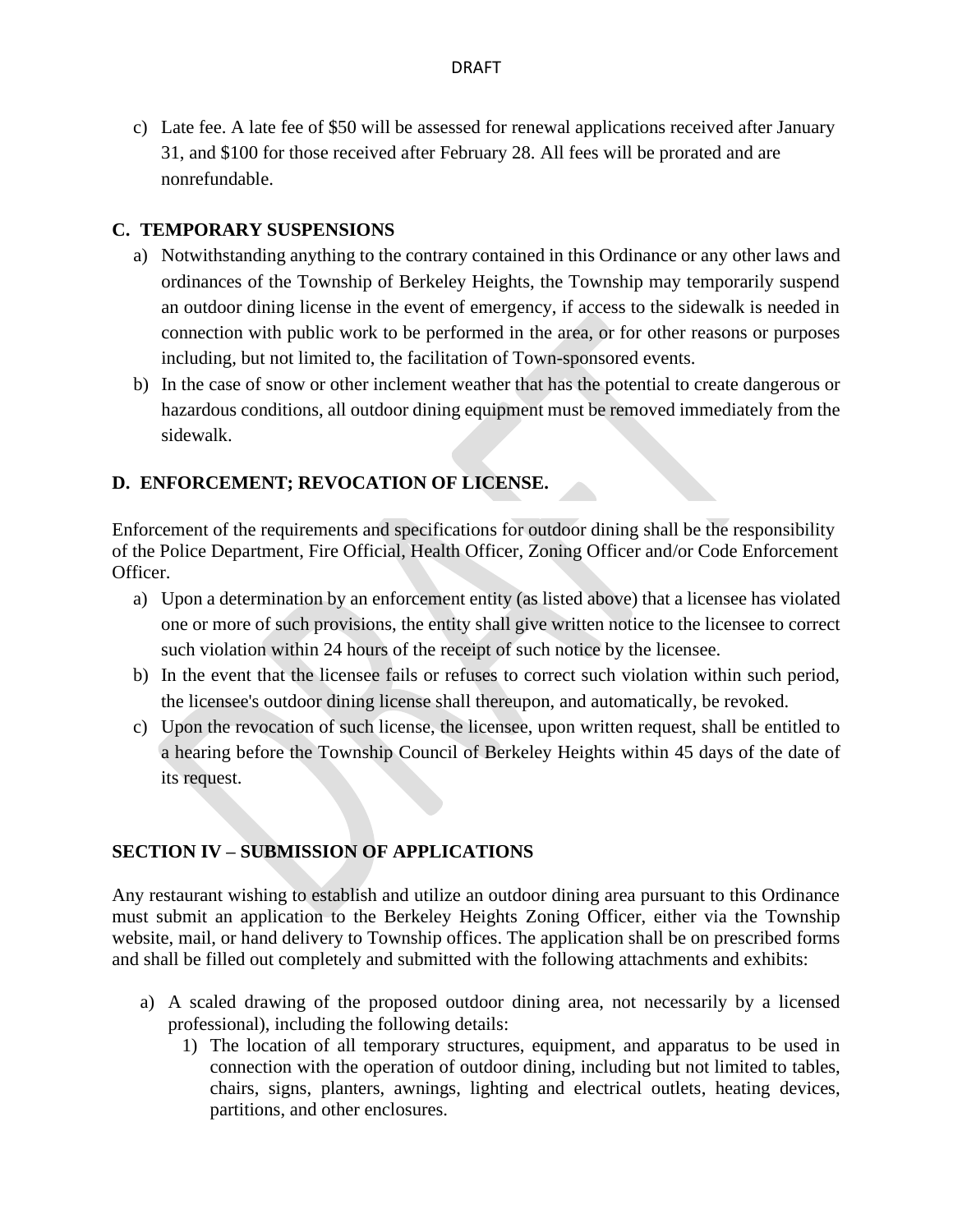- 2) The location of any fire hydrant, plug or standpipe, utility pole, parking meter stanchion, or other permanent fixtures located on the sidewalk between the principal facade and the curb.
- 3) The width of the portion of the sidewalk that provides clear, unobstructed passageway for pedestrians between the outdoor dining area and any permanent fixtures.
- b) A detailed narrative and plan of relevant information, describing method of service, proposed hours of service outdoors, and method of litter control and trash handling for outdoor service;
- c) An indication of whether the applicant intends to serve alcohol in the outdoor dining area, or permit patrons to bring their own wine or beer for consumption in the outdoor dining area pursuant to Section VI(M) of this Ordinance;
- d) Photographs or diagrams of tables, chairs, signs, and other furniture or structures to be utilized, showing style, design, materials, size and colors;
- e) A narrative as to how temporary structures, equipment, and apparatus will be secured overnight or stored in situations requiring their temporary removal from the sidewalk;
- f) Proof of insurance that complies with the requirements of Section VII of this Ordinance;
- g) An executed indemnification agreement that complies with the requirements of Section VIII of this Ordinance;
- h) An executed maintenance agreement that complies with the requirements of Section IX of this Ordinance;
- i) Proof that the applicant has ownership of any private property upon which the outdoor dining is to be located, or written consent from the person or entity that owns or controls such property or properties.

## **SECTION V – REVIEW AND APPROVAL OF APPLICATIONS**

All applications submitted pursuant to this Ordinance shall be reviewed by the Zoning Officer. Following receipt of a complete application, the Zoning Officer shall review the application in accordance with the requirements set forth herein and issue a decision in writing within twenty business days. The Zoning Officer may consult other Township officials and committees, such as the Board of Health, Township Engineer, Downtown Beautification Committee and Fire Official, to determine compliance. If the application is not complete, the Zoning Officer will so notify the applicant within 20 business days of the submission and identify the areas in which the application lacks compliance with the requirements. Appeal of any action taken by the Zoning Officer may be made to the Zoning Board of Adjustment.

For applications to renew an existing permit, the Zoning Officer may waive the submittal of certain items set forth in Section IV assuming there are no changes to any existing operations.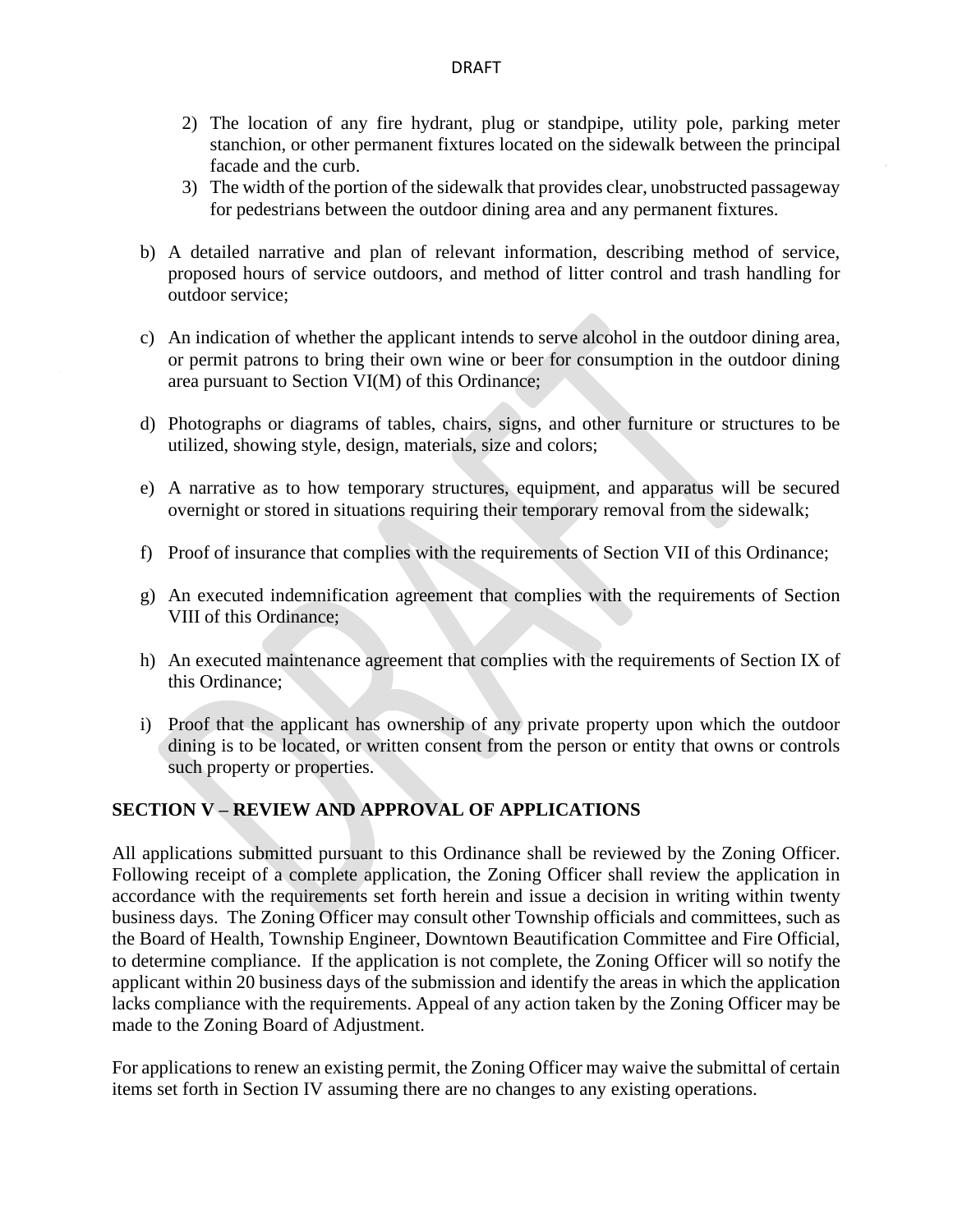#### **SECTION VI – RULES AND REGULATIONS**

- A. An outdoor dining area and all associated furniture, apparatus, decoration, and appurtenance used in connection with its operation shall be sited according to the following standards:
	- a) Shall not be positioned in a manner that may obstruct any fire exit from any building or placed in such a way as to impede the safe and speedy ingress and egress to or from any building or structure, and may be subject to further direction by the Fire Official.
	- b) Shall not be positioned in a manner that may interfere with vehicular safety, or with necessary access for fire-fighting equipment and ambulances or personnel.
	- c) Shall provide a minimum of 4 feet of paved sidewalk area that remains for the exclusive use of pedestrians, which area shall be unobstructed by any fire hydrant, plug or standpipe, utility pole, parking meter stanchion, or other permanent fixture.
	- d) During the months when outdoor dining is not permitted, no furniture, apparatus, decoration, appurtenances, or other equipment associated with outdoor dining shall be placed outside. All equipment must be stored indoors when outdoor dining is not in operation.
- B. An outdoor dining area and all associated furniture, apparatus, decoration, and appurtenance shall be subject to the following design standards:
	- a) Easily removable tables, chairs or other seating shall be provided. Tables shall be two-top or four-top only; no tables accommodating more than four persons shall be permitted. Tables and chairs shall be spaced at least six feet apart measured from the backs of opposite facing chairs.
	- b) Outdoor lighting shall be permitted in the form of individual table lighting or lighting attached to the building façade wall or underneath umbrellas, awnings, canopies, or other similar furnishings.
	- c) Removable shade coverings such as umbrellas, awnings, and pop-up canopies may be included. Any shade covering utilized for outdoor dining purposes shall have a minimum clearance of 7 feet and be anchored securely against wind. No shade covering shall negatively affect vehicular or pedestrian visibility; no part of the shade covering shall extend into the required 4 foot unobstructed sidewalk access area; and no shade covering shall contain advertising.
	- d) Outdoor dining areas shall not be enclosed by walls or similar structures. Partitions or planters are allowed to screen and delineate the outdoor dining area, provided that such partitions or planters shall be at least 3 feet in height measured from the grade and shall not utilize materials with little or no precedent in Berkeley Heights, such as exposed concrete, exterior insulation finish systems (EIFS). Recommended types of partitions or planters are provided below: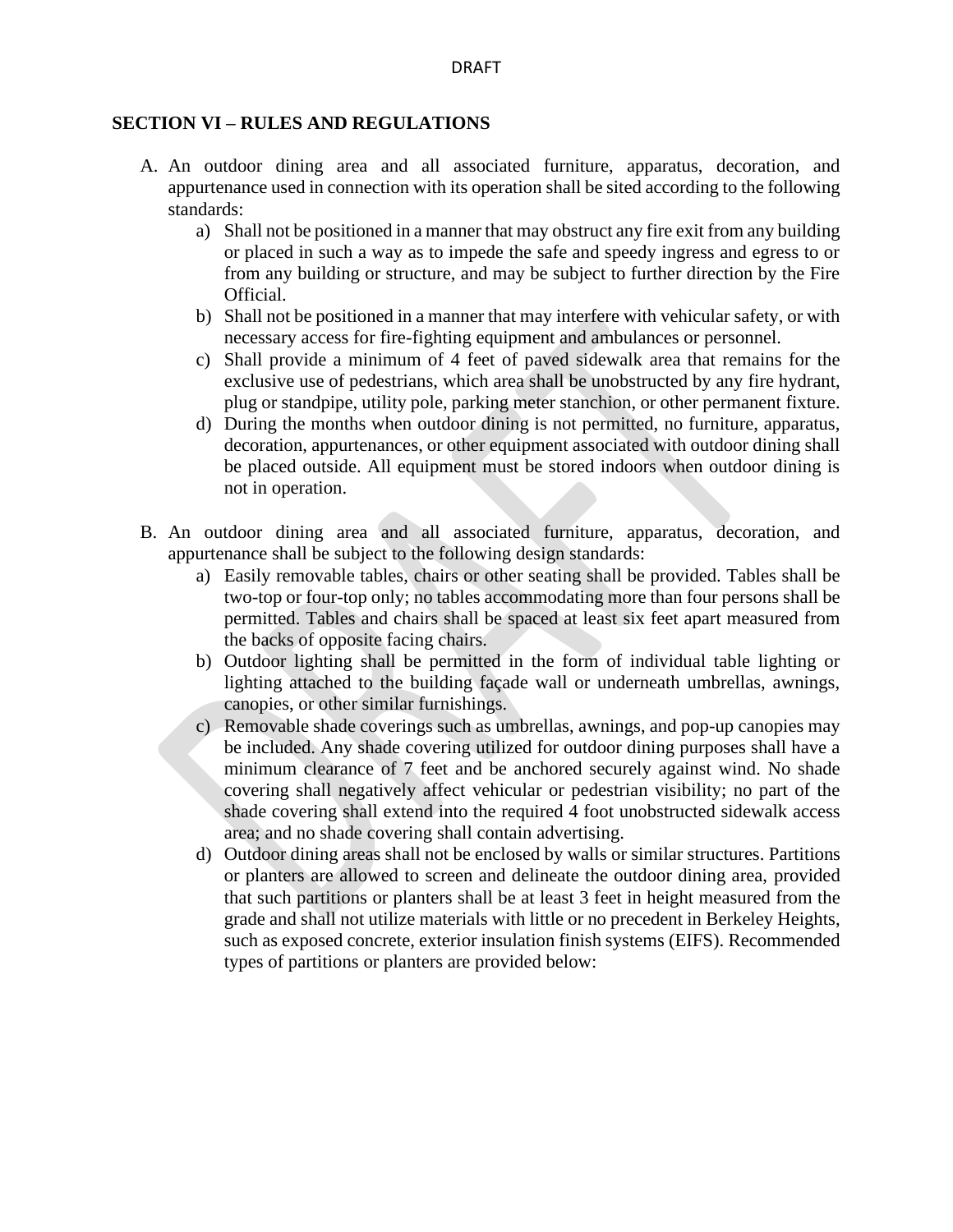DRAFT



- C. Seating provided within outdoor dining areas shall be exempt from the calculation of offstreet parking requirements.
- D. No existing parking spaces are allowed to be eliminated to accommodate outdoor dining without approval from the Planning Board or Zoning Board of Adjustment.
- E. The outdoor dining area shall be operated and maintained in accordance with the applicant's sketches, narrative, and plan as finally approved.
- F. The outdoor dining area shall be operated and maintained by the same person who operates and maintains the related restaurant of which the outdoor dining area is a part and an extension.
- G. No furniture, apparatus, decoration, or appurtenance used in connection with the operation of the outdoor dining area shall be constructed or installed in such a way that poses a danger to the public.
- H. No heating or cooking of food or open flames shall be allowed in outdoor dining areas.
- I. The Zoning Officer may require low barriers of a temporary nature (such as bollards) to be placed at the edge of the outdoor dining area during business hours in order to protect the outdoor patrons from vehicle movements within parking areas or streets adjacent to the establishment.
- J. The Zoning Officer may permit minimum signage, including the size, shape, material and related characteristics thereof, to be placed in and/or around the outdoor dining area for any of the following purposes:
	- a) Defining the boundaries of the outdoor seating area or any waiting area;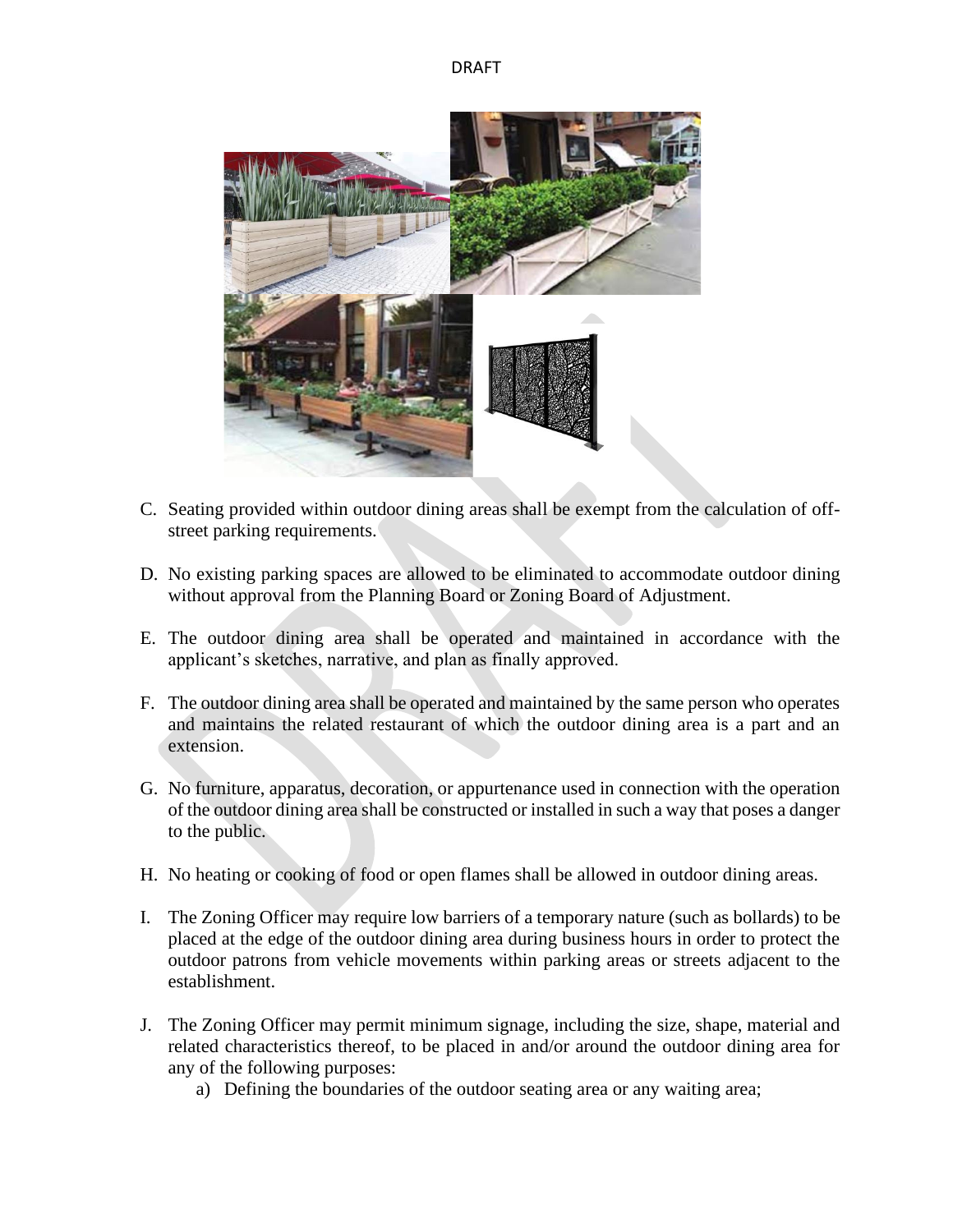- b) Setting forth rules or guidelines applicable to restaurant patrons;
- c) Promoting safety for vehicular and/or pedestrian traffic; or
- d) Any other purpose deemed appropriate and/or necessary by the Zoning Officer.
- K. The sidewalk or other area utilized for the outdoor dining area shall be kept clean and free of litter. Trash receptacles shall be provided as needed.
- L. Noise shall be kept at such a level as to comply with the NJ Noise Control Act.
- M. Unless approved in advance by the Township or the New Jersey Division of Alcohol and Beverage Control with respect to premises already possessing a liquor license, no alcoholic beverages of any kind shall be served in conjunction with the outdoor dining. With respect to any outdoor dining area not covered by an existing liquor license, patrons of such unlicensed premises may be permitted by the ownership of the restaurant to bring only wine and beer for consumption at such outdoor dining area, consistent with N.J.S.A. 2C:33-27.
- N. Outdoor dining areas shall not be permitted to operate in a manner or during times which unduly interfere with the peace and quiet of nearby residences, as determined by the Restaurant Review Committee. The Township may revoke, or amend the conditions of, a previously issued permit to eliminate such interference.
- O. Outdoor dining areas shall be permitted to operate only during the hours that the associated restaurant is permitted to operate. Notwithstanding the above, all outdoor dining shall cease operations at 11pm; if the associated restaurant's permitted operating hours extend beyond 11pm, only indoor dining shall be allowed past 11pm.
- P. Operators of outdoor dining areas shall be required to comply with all applicable regulations of the Township's Board of Health.

## **SECTION VII – INSURANCE REQUIRED**

No outdoor dining area permit shall be issued unless the applicant provides a certificate of insurance, issued by a company duly authorized to transact business under the laws of the State of New Jersey, evidencing insurance which provides for the payment of not less than \$1,000,000 to satisfy all claims for damage by reason of bodily injuries to or the death of any person as a direct or indirect result of the operation of the outdoor cafe or for injury to any person occurring on the premises occupied by such cafe, and further provides for the payment of not less than \$10,000 to satisfy all claims for property damage occurring as a direct or indirect result of the operation of such cafe. Such certificate shall provide that the insurance company shall notify the Township of Berkeley Heights 10 days prior to cancellation or substantial change in coverage, and shall name the Township of Berkeley Heights as an additional insured thereunder.

## **SECTION VIII – INDEMINFICATION AGREEMENT**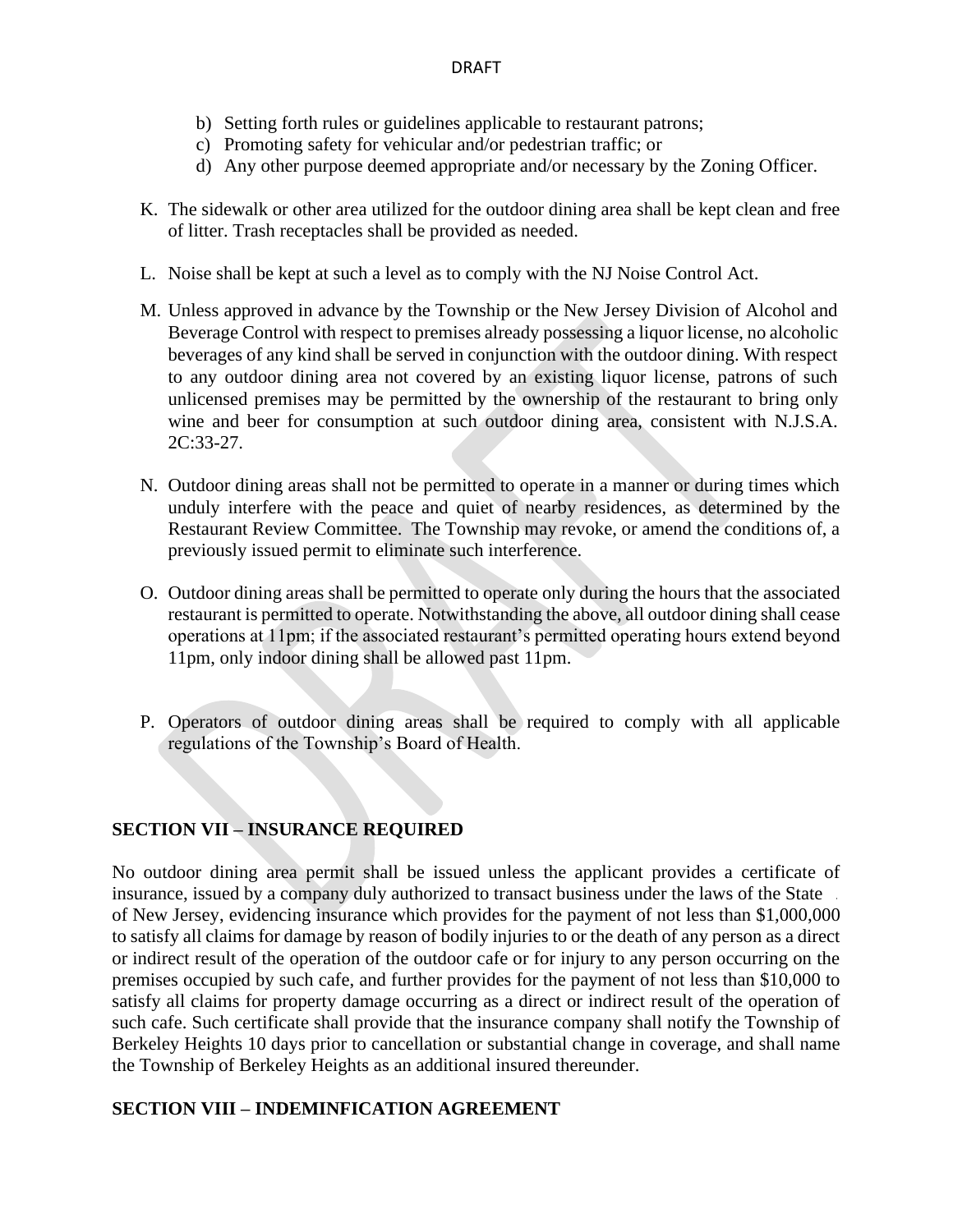No outdoor dining area permit shall be issued unless the applicant shall have first executed and filed an indemnification agreement in a form approved by the Township Attorney of the Township of Berkeley Heights pursuant to which the applicant, in further consideration of the issuance of the permit, shall agree to forever defend, protect, indemnify and save harmless the Township of Berkeley Heights, its officers, agents and employees from and against any and all claims, causes of action, injuries, losses, damages, expenses, fees and costs arising out of or which may arise out of the applicant's operation of such outdoor dining area.

## **SECTION IV – MAINTENANCE AGREEMENT**

For outdoor dining areas involving any Township sidewalk or property, no outdoor dining area permit shall be issued unless the applicant shall have first executed and filed a maintenance agreement in a form approved by the Township Attorney of the Township of Berkeley Heights pursuant to which the applicant shall agree, at the option of the Township, to either repair at its sole cost and expense, any damage caused to the sidewalk or other location by the operation of the outdoor dining area or to reimburse the Township in full for all costs and expenses incurred by it in making any such repairs, with and if so required by the Township Council for the Township of Berkeley Heights. The Township may require a bond to be filed by the licensee in an amount to be fixed by the Township.

## **SECTION X – EXISTING OUTDOOR DINING**

This Ordinance shall not affect or invalidate any current and valid approvals to operate an outdoor café under Section 6.3.2.G of the Township Code. Eligible restaurants shall still be permitted to apply for permission to operate an outdoor café pursuant to Section 6.3.2 of Appendix A (Municipal Land Use Ordinance) of the Township Code.

However, restaurants that apply for or possess approval to operate an outdoor café pursuant to Section 6.3.2 of Appendix A (Municipal Land Use Ordinance) of the Township Code shall continue to be subject to all of the requirements therein, as well as all other applicable provisions of the Township Code.

#### **SECTION XI – REPEAL**

This Ordinance is not meant to repeal any provisions of the Code, and all ordinances, portions of ordinances and provisions of the Township Code which are inconsistent or in conflict with the provisions of this Ordinance are temporarily suspended only for the purpose and duration set forth in this Ordinance and only to the extent of such inconsistency or conflict.

#### **SECTION XII – SEVERABILITY**

The provisions of this Ordinance shall be severable. In the event that any portion of this Ordinance is found to be invalid for any reason by any court of competent jurisdiction, such judgment shall